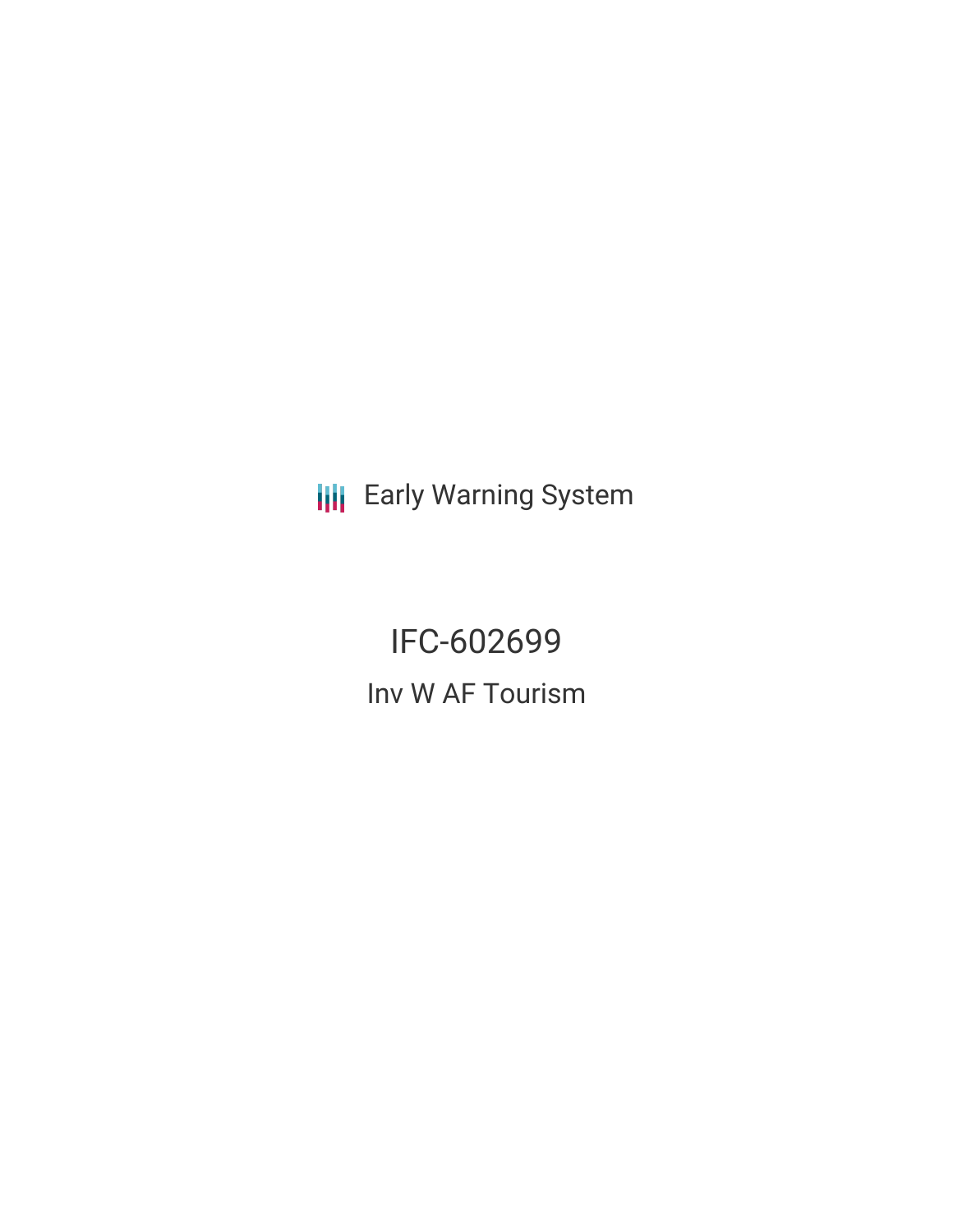

# **Quick Facts**

| International Finance Corporation (IFC) |
|-----------------------------------------|
| Active                                  |
| U                                       |
| 2018-05-04                              |
| Industry and Trade                      |
| <b>Advisory Services</b>                |
| \$1.90 million                          |
| \$1.90 million                          |
|                                         |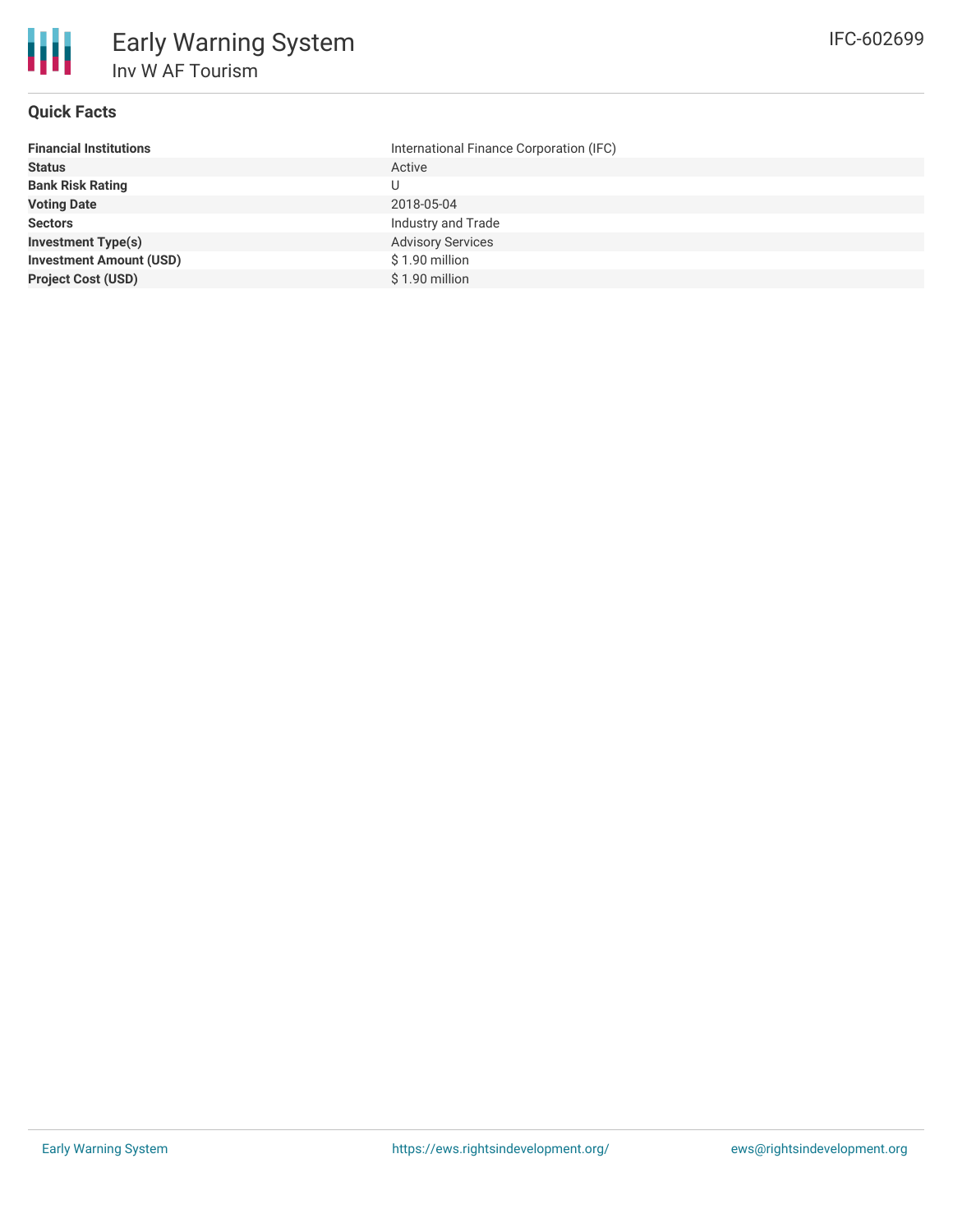This project has three components. .

Component 1: Expansion of new markets for investment

1. Identify the right market(s): Map out all current and potential market segments, select/prioritize one/two that are seeing most growth, whose needs are currently unmet, and where the beneficiaries countries are competitive, and yields are high;

2. Identify the right destination(s): Based on market segments selected (e.g. regional family/youth resort market) – select best destination to grow into this identity (access, pricing, readiness, supply, features, ongoing/planned infrastructure developments);

3. Assess destination for readiness: Taking prime destination (and possibly one back-up), assess what needs to be done to develop destination and secure investments, develop practical recommendations to prepare the destination for investment;

4. Support program to enhance destination readiness for investment: Design and implement solutions based on recommendations in 3;

5. Map, prioritize, plan, prepare and profile individual investment opportunities that fit the needs of market and destination (demand/supply);

6. Secure investment(s): Support the government to take opportunities to market through targeted promotion to qualified investors, support with transactional advice if necessary.

Component 2: Deepening of existing markets for investment and inclusivity

This component will be carried out together with the Ministry of Tourism, the Ministry of Commerce, Crafts and Promotion of SMEs, and a number of lead firms in the tourism business value chain. The following are likely activities to be confirmed upon completing activity (a).

a. Establish lead firm partnerships and complete demand and supply opportunity assessment Undertake an analysis for increasing the participation of local employment and enterprises (local content) in the business tourism segment in the beneficiaries countries.

b. Supplier upgrading support

Provide high-potential category local supplier individuals or firms, particularly women-owned, with necessary support and technical assistance to overcome the barriers to competitive participation in the supply chain and wider value chain.

c. Investment promotion for firms in the supply chain

This activity will focus on identifying, packaging and promoting investment opportunities in the 'high-potential' categories of the supply chain. Investment may be domestic or foreign as long as they operate locally and therefore provide local jobs, incomes, and contribute to the development of local content in the supply chain.

d. Policy and regulatory reform

This activity will address and reform and national level policies and regulations that are constraining local participation in the business tourism value and supply chains.

e. Technological solutions to local content development

If confirmed through activity (a), the program will test an online marketplace where suppliers and buyers can cooperate to place or supply orders (overcoming some of the challenges of scale and transport cost) and find information, prices and reviews on potential suppliers or purchasers.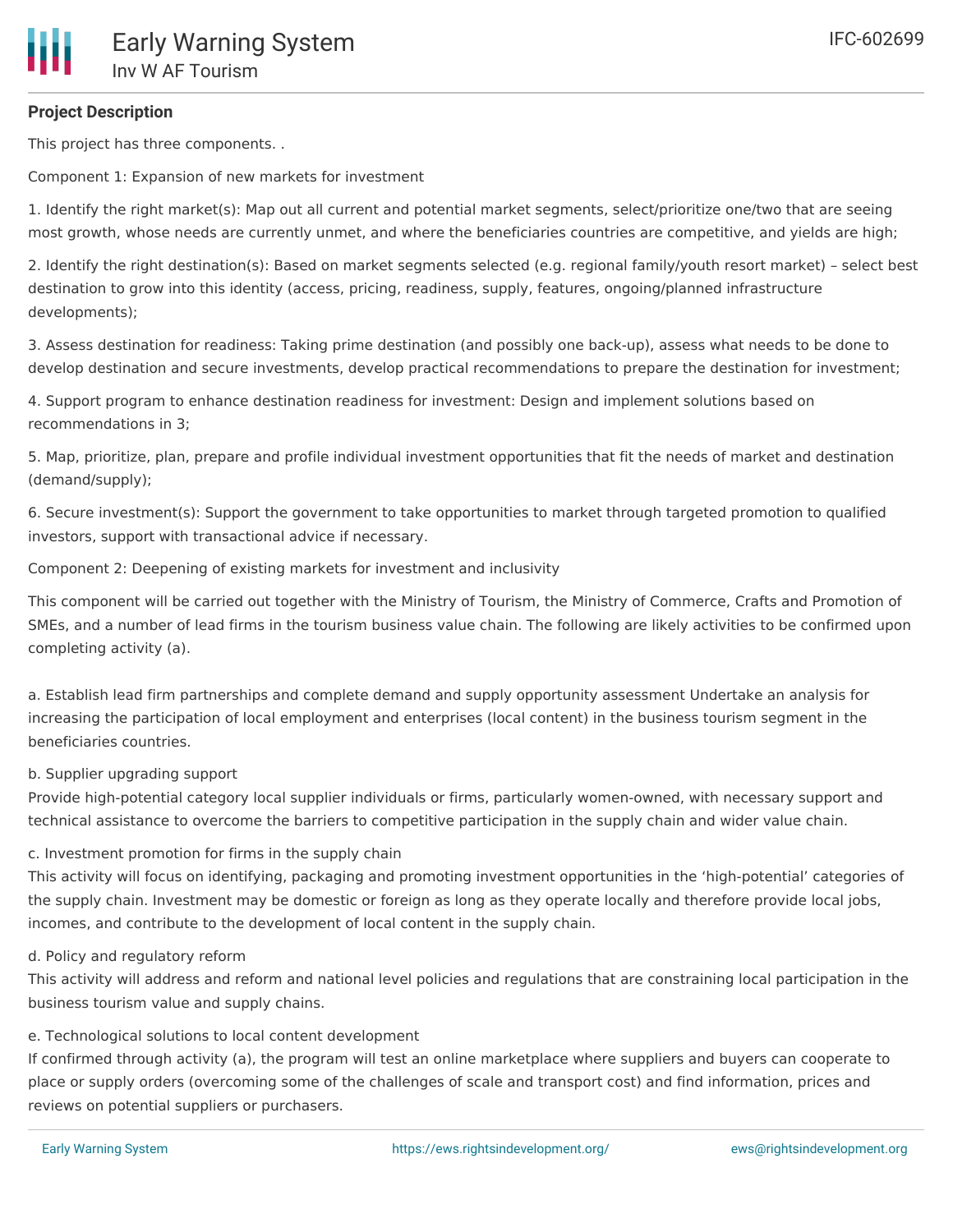#### **Investment Description**

• International Finance Corporation (IFC)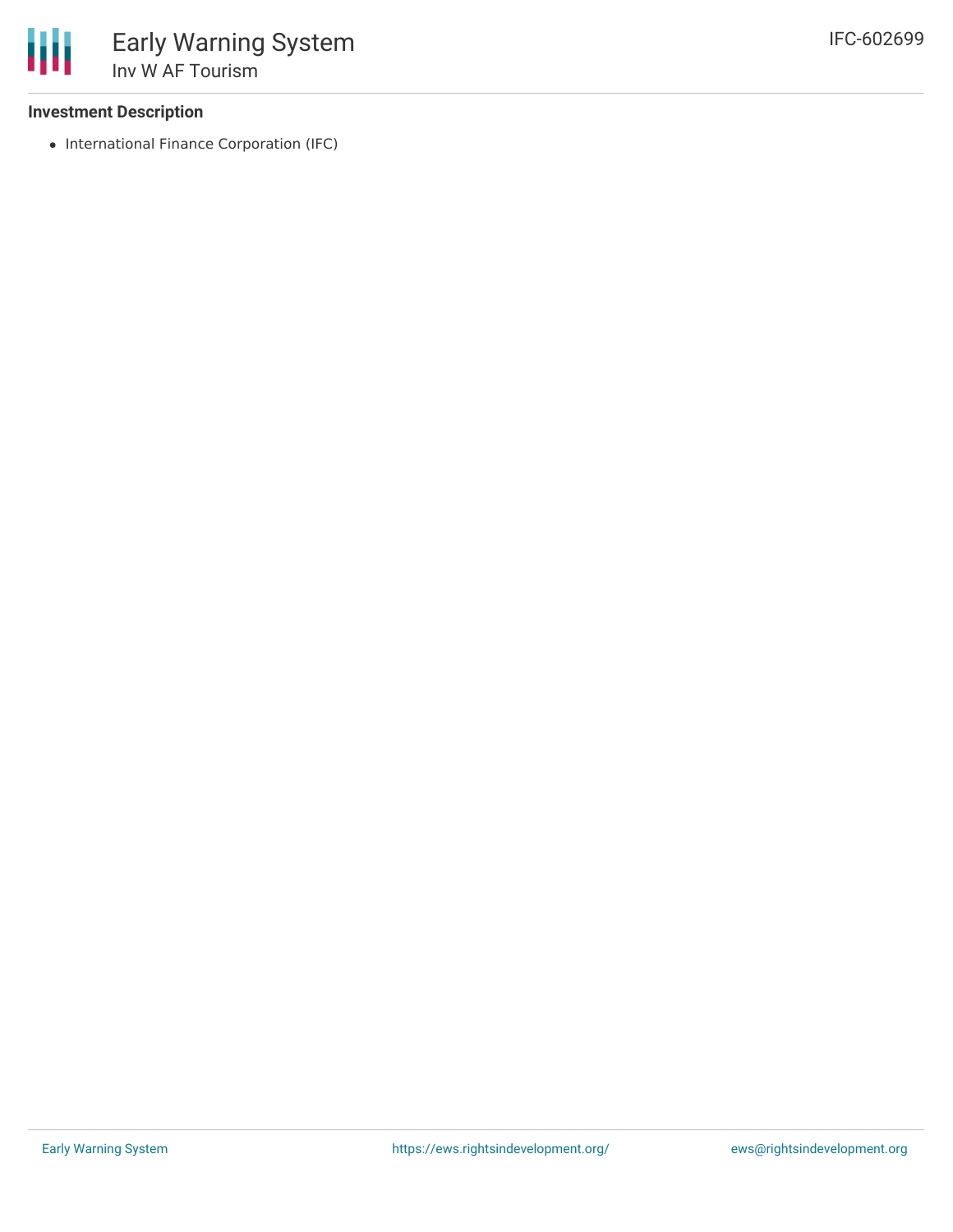# **Contact Information**

\*No contact information provided at the time of disclosure\*

#### **ACCOUNTABILITY MECHANISM OF IFC**

The Compliance Advisor Ombudsman (CAO) is the independent complaint mechanism and fact-finding body for people who believe they are likely to be, or have been, adversely affected by an IFC or MIGA- financed project. If you submit a complaint to the CAO, they may assist you in resolving a dispute with the company and/or investigate to assess whether the IFC is following its own policies and procedures for preventing harm to people or the environment. If you want to submit a complaint electronically, you can email the CAO at CAO@worldbankgroup.org. You can learn more about the CAO and how to file a complaint at http://www.cao-ombudsman.org/